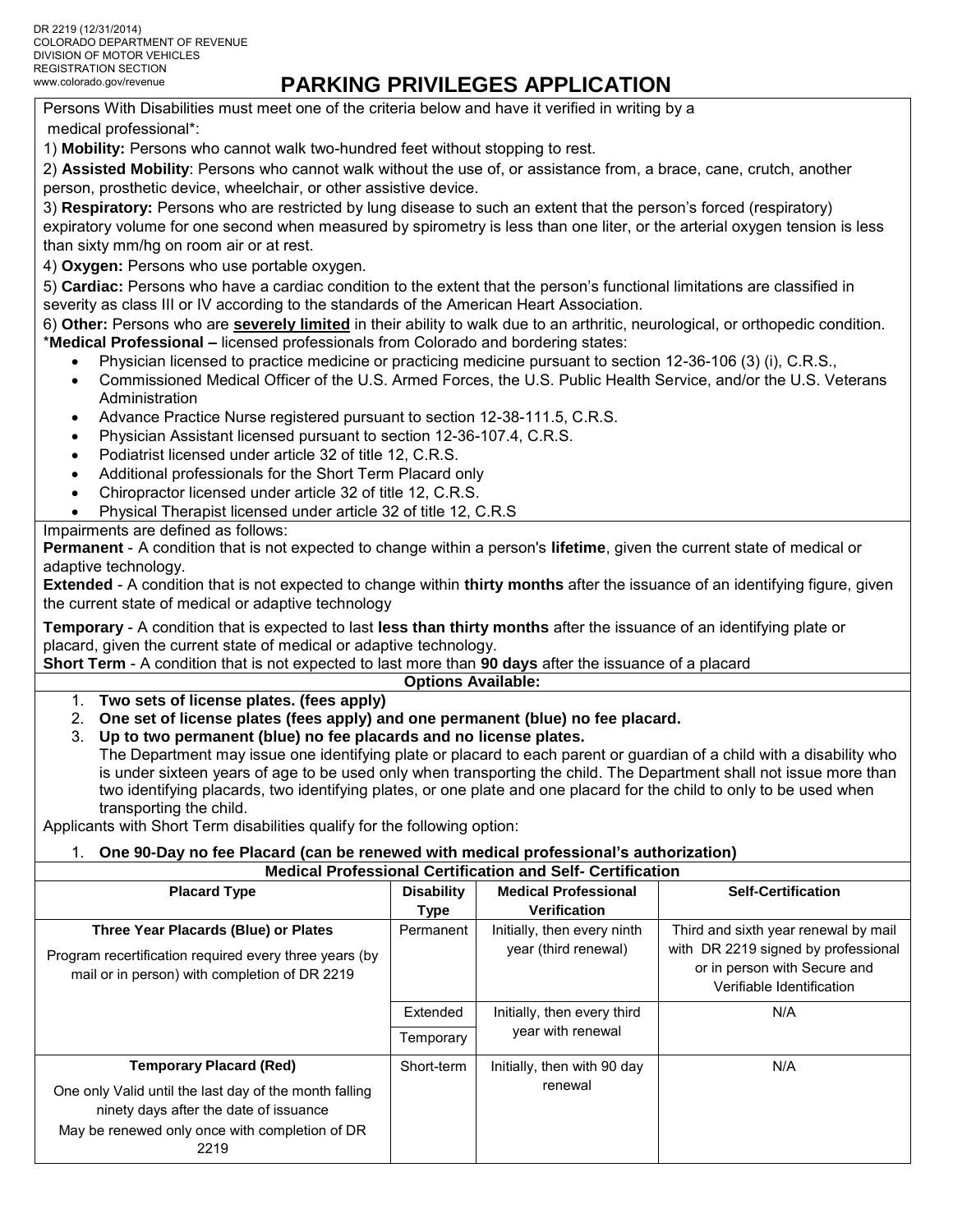# **Physician Certification Instructions**

## NOTICE TO PROVIDERS

**Providers who knowingly misuse or who make false statements to help someone obtain or retain disabled parking authorization may be fined up to \$500,000 for a Class 4 Felony or \$1,000 for a Class one misdemeanor, and subject to incarceration.**

- 1. Complete the entire form, sign and date.
- 2. If you make a mistake on this form, please complete a new form. Do not write over, white-out or cross-out information. This will void the form.
- 3. To sign the form, you must be a Medical Professional as defined below
	- a. **Medical Professional**  licensed professionals from Colorado and bordering states:
		- i. Physician licensed to practice medicine or practicing medicine pursuant to section 12-36-106 (3) (i), C.R.S.,
		- ii. Commissioned Medical Officer of the U.S. Armed Forces, the U.S. Public Health Service, and/or the U.S. Veterans Administration
		- iii. Advance Practice Nurse registered pursuant to section 12-38-111.5, C.R.S.
		- iv. Physician Assistant licensed pursuant to section 12-36-107.4, C.R.S.
		- v. Podiatrist licensed under article 32 of title 12, C.R.S.
	- b. **Additional professionals for the Short Term Placard only**
		- i. Chiropractor licensed under article 32 of title 12, C.R.S.
		- ii. Physical Therapist licensed under article 32 of title 12, C.R.S
- 4. Patients must have a new Medical Professional verification done as part of their renewal process depending on the designated disability (see #6 below). Ensure the Persons With Disabilities applicant meets one of the criteria below before you verify in writing:
	- a. **Mobility:** Persons who cannot walk two-hundred feet without stopping to rest.
	- b. **Assisted Mobility:** Persons who cannot walk without the use of, or assistance from, a brace, cane crutch, another person, prosthetic device, wheelchair, or other assistive device.
	- c. **Respiratory:** Persons who are restricted by lung disease to such an extent that the person's forced (respiratory) expiratory volume for one second when measured by spirometry is less than one liter, or the arterial oxygen tension is less than sixty mm/hg on room air or at rest.
	- d. **Oxygen:** Persons who use portable oxygen.
	- e. **Cardiac:** Persons who have a cardiac condition to the extent that the person's functional limitations are classified in severity as class III or IV according to the standards of the American Heart Association.
	- f. **Other:** Persons who are **severely limited** in their ability to walk due to an arthritic, neurological, or orthopedic condition.
	- 5. Applicant must meet one of the impairments which are defined as follows:
		- a. **Permanent** A condition that is not expected to change within a person's lifetime, given the current state of medical or adaptive technology.
		- b. **Extended** A condition that is not expected to change within thirty months after the issuance of an identifying figure, given the current state of medical or adaptive technology
		- c. **Temporary** A condition that is expected to last less than thirty months after the issuance of an identifying plate or placard, given the current state of medical or adaptive technology.
		- d. **Short Term** A condition that is not expected to last more than 90 days after the issuance of a placard
	- 6. Ensure the date reflects the most current patient information. The condition time is based on the date you enter (i.e., extended thirty-months is from the date entered, not the transaction date).
	- 7. Please do not fax or e-mail the form to the Division of Motor Vehicles. The applicant must submit the completed DR 2219 at the time of registration.
	- 8. You may contact the Title and Registration Sections at 303-205-5608 with any questions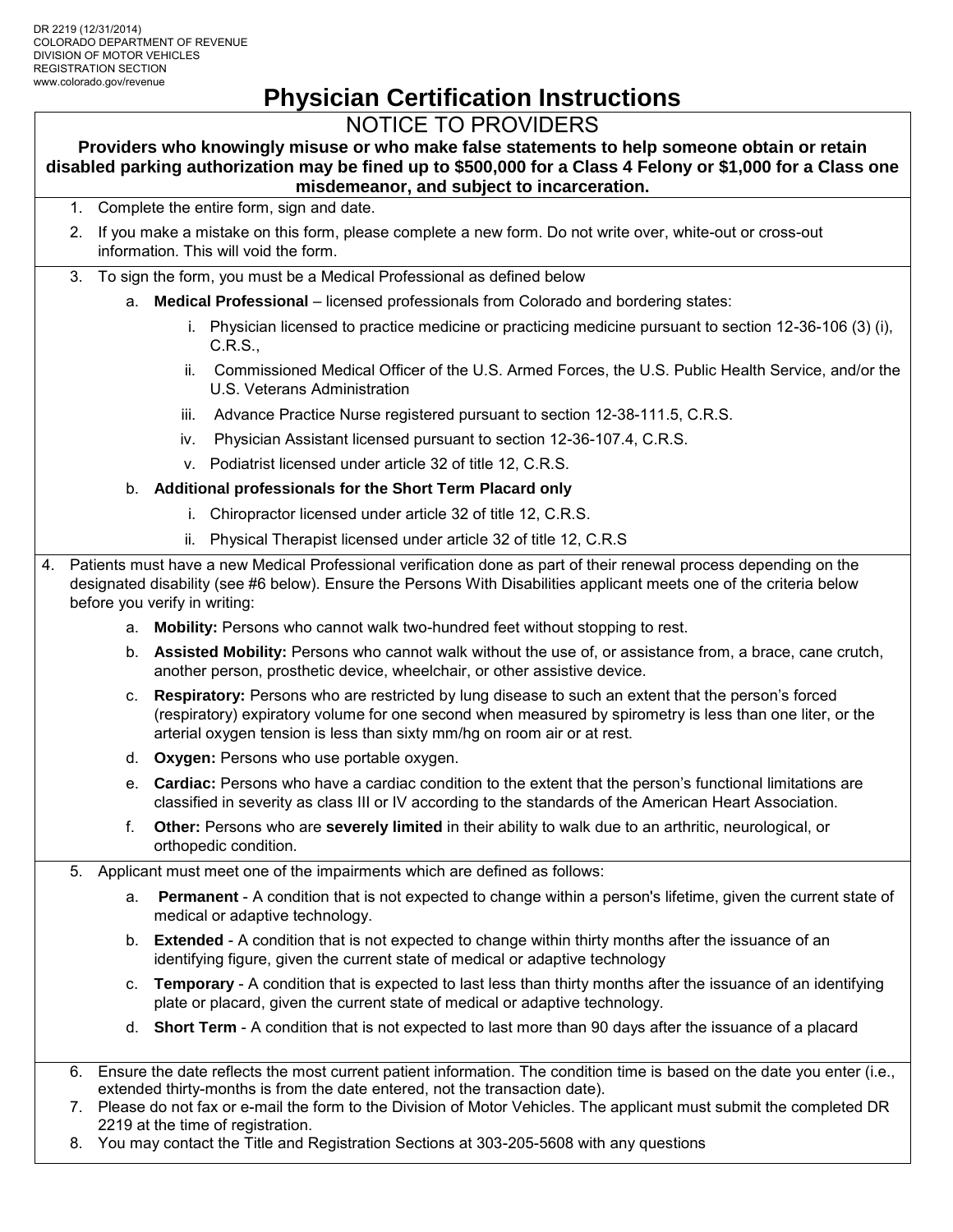## **PERSONS WITH DISABILITIES PARKING PRIVILEGES APPLICATION**

| Name of person with disability (please type or print in ink)                                                                                                                                                                                                                                                                                                                                                                                                                                                                                                                                                                    |                                                                     |      | Date of Birth: |       |     |  |  |
|---------------------------------------------------------------------------------------------------------------------------------------------------------------------------------------------------------------------------------------------------------------------------------------------------------------------------------------------------------------------------------------------------------------------------------------------------------------------------------------------------------------------------------------------------------------------------------------------------------------------------------|---------------------------------------------------------------------|------|----------------|-------|-----|--|--|
|                                                                                                                                                                                                                                                                                                                                                                                                                                                                                                                                                                                                                                 |                                                                     |      |                |       |     |  |  |
| <b>Physical Address</b>                                                                                                                                                                                                                                                                                                                                                                                                                                                                                                                                                                                                         |                                                                     | City |                | State | ZIP |  |  |
| Mailing Address (if different from above)                                                                                                                                                                                                                                                                                                                                                                                                                                                                                                                                                                                       |                                                                     | City |                | State | ZIP |  |  |
| I certify, under penalty of perjury, that I have read and understand the Persons with Disabilities plate and placard application and usage requirements and that I am<br>responsible for the use in conformity with Colorado Revised Statutes 42-3-204 and 42-4-1208. I further understand that violation of the requirements in the statutes<br>referenced above may result in fines and penalties up to \$5,000, incarceration and community service, and suspension of Persons with Disabilities placards and plates.<br>Printed name as it appears on identification                                                        |                                                                     |      |                |       |     |  |  |
| Signature                                                                                                                                                                                                                                                                                                                                                                                                                                                                                                                                                                                                                       |                                                                     |      |                |       |     |  |  |
| Secure and Verifiable ID of (circle one) Applicant/Legal Guardian/Representative: (check appropriate box)                                                                                                                                                                                                                                                                                                                                                                                                                                                                                                                       |                                                                     |      |                |       |     |  |  |
| Colorado DL<br>$\Box$ Colorado ID                                                                                                                                                                                                                                                                                                                                                                                                                                                                                                                                                                                               | □ Other (See DR 2841 for SVID Documents)                            |      |                |       |     |  |  |
| ID#                                                                                                                                                                                                                                                                                                                                                                                                                                                                                                                                                                                                                             | Expires                                                             |      | <b>DOB</b>     |       |     |  |  |
| The undersigned witness affirms that the (circle one) applicant/legal guardian/representative signing this document presented the identification described above.<br><b>Witness Printed Name</b>                                                                                                                                                                                                                                                                                                                                                                                                                                |                                                                     |      |                |       |     |  |  |
|                                                                                                                                                                                                                                                                                                                                                                                                                                                                                                                                                                                                                                 |                                                                     |      |                |       |     |  |  |
| Witness Signature                                                                                                                                                                                                                                                                                                                                                                                                                                                                                                                                                                                                               |                                                                     |      | Date           |       |     |  |  |
| THIS SECTION BELOW MUST BE COMPLETED BY A PROFESSIONAL DEFINED IN COLORADO REVISED STATUTE 42-3-204(1)(g)                                                                                                                                                                                                                                                                                                                                                                                                                                                                                                                       |                                                                     |      |                |       |     |  |  |
|                                                                                                                                                                                                                                                                                                                                                                                                                                                                                                                                                                                                                                 | This Person is Mobility Impaired as Described Below (Check one box) |      |                |       |     |  |  |
| Qualifying criteria are listed below. All criteria require certification by a person fully licensed to practice medicine in Colorado.<br>$\Box$ Persons who cannot walk two hundred feet without stopping to rest.                                                                                                                                                                                                                                                                                                                                                                                                              |                                                                     |      |                |       |     |  |  |
| □Persons who cannot walk without the use of, or assistance from, a brace, cane, crutch, another person, prosthetic device, wheelchair, or other assistive device.                                                                                                                                                                                                                                                                                                                                                                                                                                                               |                                                                     |      |                |       |     |  |  |
| <b>Solution</b> Persons who are restricted by lung disease to such an extent that the person's forced (respiratory) expiratory volume for one second when measured                                                                                                                                                                                                                                                                                                                                                                                                                                                              |                                                                     |      |                |       |     |  |  |
| by spirometry is less than one liter, or the arterial oxygen tension is less than sixty mm/hg on room air or at rest.                                                                                                                                                                                                                                                                                                                                                                                                                                                                                                           |                                                                     |      |                |       |     |  |  |
| $\Box$ Persons who use portable oxygen.                                                                                                                                                                                                                                                                                                                                                                                                                                                                                                                                                                                         |                                                                     |      |                |       |     |  |  |
|                                                                                                                                                                                                                                                                                                                                                                                                                                                                                                                                                                                                                                 |                                                                     |      |                |       |     |  |  |
| <b>Solution</b> Persons who have a cardiac condition to the extent that the person's functional limitations are classified in severity as Class III or Class IV according to standards<br>set by the American Heart Association.                                                                                                                                                                                                                                                                                                                                                                                                |                                                                     |      |                |       |     |  |  |
| <b>Solution</b> Persons who are <b>severely limited</b> in their ability to walk due to an arthritic, neurological, or orthopedic condition.                                                                                                                                                                                                                                                                                                                                                                                                                                                                                    |                                                                     |      |                |       |     |  |  |
| Medical License Number and Issuing State                                                                                                                                                                                                                                                                                                                                                                                                                                                                                                                                                                                        |                                                                     |      |                |       |     |  |  |
| Name of Professional (please type or print in ink)                                                                                                                                                                                                                                                                                                                                                                                                                                                                                                                                                                              |                                                                     |      |                |       |     |  |  |
| Address                                                                                                                                                                                                                                                                                                                                                                                                                                                                                                                                                                                                                         |                                                                     |      |                |       |     |  |  |
| City                                                                                                                                                                                                                                                                                                                                                                                                                                                                                                                                                                                                                            | State                                                               |      | Zip            |       |     |  |  |
|                                                                                                                                                                                                                                                                                                                                                                                                                                                                                                                                                                                                                                 |                                                                     |      |                |       |     |  |  |
| I certify, under penalty of perjury, that the above named patient has a physical impairment complying with 23 CFR 1235. I have read and<br>understand Colorado Revised Statute 42-3-204 and 42-4-1208 as they pertain to certifying persons with disabilities and affirm my<br>knowledge of the contents of persons with disabilities notices and documentation made available to me pursuant to $42-3-204(5)(b)$ , C.R.S.<br>This impairment is: Permanent* Extended* Temporary* Short Term (will last 90 days or less)<br>*These Placards are valid for and must be renewed every 3 years. See definitions on the first page. |                                                                     |      |                |       |     |  |  |
| Impairments are defined as follows:<br>Permanent - A condition that is not expected to change within a person's lifetime, given the current state of medical or adaptive technology.                                                                                                                                                                                                                                                                                                                                                                                                                                            |                                                                     |      |                |       |     |  |  |
| <b>Extended</b> - A condition that is not expected to change within thirty months after the issuance of an identifying figure, given the current state of                                                                                                                                                                                                                                                                                                                                                                                                                                                                       |                                                                     |      |                |       |     |  |  |
| medical or adaptive technology                                                                                                                                                                                                                                                                                                                                                                                                                                                                                                                                                                                                  |                                                                     |      |                |       |     |  |  |
| Temporary - A condition that is expected to last less than thirty months after the issuance of an identifying plate or placard, given the current<br>state of medical or adaptive technology.<br>Short Term - A condition that is not expected to last more than 90 days after the issuance of a placard (can be renewed with medical<br>professional's authorization)                                                                                                                                                                                                                                                          |                                                                     |      |                |       |     |  |  |
| ** Chiropractors and Physical Therapists may only certify a physical impairment for Short Term Placards Providers who knowingly misuse or who make false<br>statements to help someone obtain or retain a placard may be fined up to \$500,000 for a Class 4 Felony or \$1,000 for a Class one misdemeanor.<br>Signature of Professional                                                                                                                                                                                                                                                                                        |                                                                     |      |                |       |     |  |  |
|                                                                                                                                                                                                                                                                                                                                                                                                                                                                                                                                                                                                                                 |                                                                     |      |                |       |     |  |  |
| Phone Number                                                                                                                                                                                                                                                                                                                                                                                                                                                                                                                                                                                                                    |                                                                     |      | Date           |       |     |  |  |